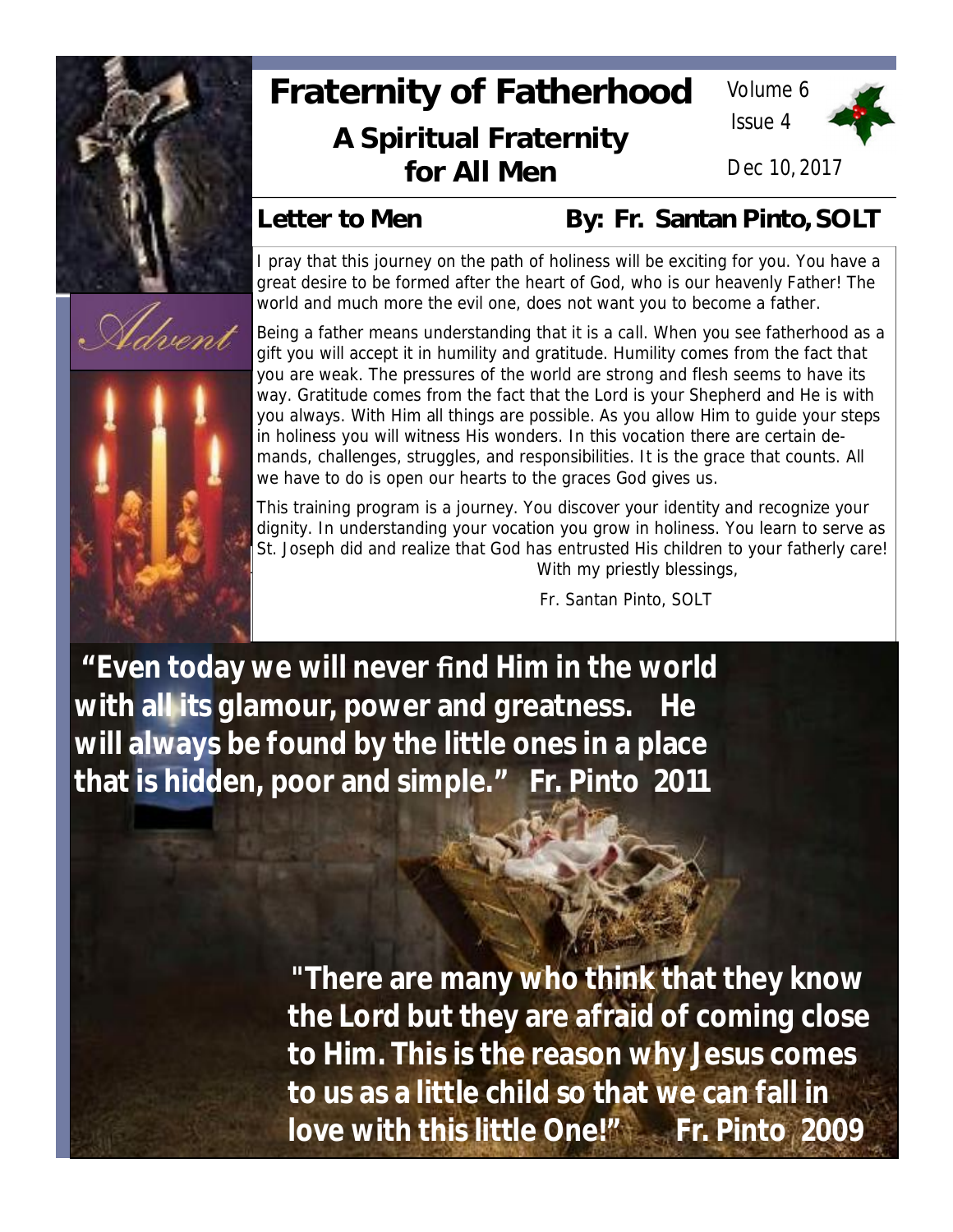## **Fraternity of Fatherhood** Page 2 **Fraternity of Fatherhood**

## **Holy is His Name By Mike Allison**

A Call to action for the love of God and neighbor.

In the prayer our Lord taught His disciples when they asked, "Lord, teach us to pray." He said, "This is how you are to pray: our Father in heaven hallowed be your name…" Jesus begins His prayer by teaching us that God is our Father and His Father. He teaches us that His Name is holy. We are truly sons and daughters of the Almighty God of all creation. Serving His Holy Name. We are His Family. Wow! Who told us this? Jesus, the Son of God revealed to us the Father.... "our Father."

As members of His Family, we are called to bring honor to the name of our Father and to help our brothers and sisters to honor His Holy Name. In fact, in this prayer, our Lord emphasizes the second commandment. Do not take the Lord's Name in vain, when He teaches us that hollowed is the Name of our Father. Many of our brothers and sisters do not realize the great offense committed when they curse God's Name and take His Holy Name in vain. As men under the fatherhood of God the Father, we must take courage and speak up to assist those who suffer this sin.

It happens so very often that we hear a coworker, relative or friend offend the Lord so greatly using profane and blasphemous language. I too often heard this take place at work. God made the ground of my workplace fertile to plant the seed of truth and speak up. I felt so much hurt when I heard our Father's Name abused. Out of love for God and love for neighbor, I knew I must speak out in charity and love.

Honestly, it did make me a bit nervous to do so but I prayed and realized I had the grace to do this. So, I prayed for the right time and the right words; and it wasn't immediately after hearing the cursing, but when I could be alone privately with that person and approach them as a friend who sincerely wanted to help them. I told them that they probably didn't realize what they were doing and certainly didn't do it intentionally, but it's become very common for them to curse God's name. I told him that God is our Father and we need to bless His Holy Name, not curse it. I told him that he and I were both Catholics and if we can't set a good example for others who will?

He explained to me that he loves God and he didn't mean to do it. I told him that I was pointing it out as a friend and I care about his soul. At the time all he said was "Okay". It was a brief but very direct conversation and I'm so grateful that we had it. It's amazing when God gives you the grace to do something and we put our fears aside and just do it, He makes it very fruitful.

I have not heard this person use the Lord's Name in vain again since we had that conversation that was over two weeks ago. In fact the night before I wrote this article I received a text from this person thanking me for helping him to watch his language. He also explained something very personal about his relationship with God and I think we both gained much more respect for one another. He signed off, "Brothers in Christ".

I thank you Lord for this great gift of your Holy Name. Help us to always speak truth in love.

**What can we do when we hear the Lord's name spoken in vain?**

- 1. When you hear His Name used in vain, bow your head and bless His Name.
- 2. Pray for that person and ask the Lord to forgive him for he knows not what he does.
- 3. Ask God to tell you how, when, and where, to help this person honor our Father.

Take courage brothers. God is your Father! Your brother in Christ, Mike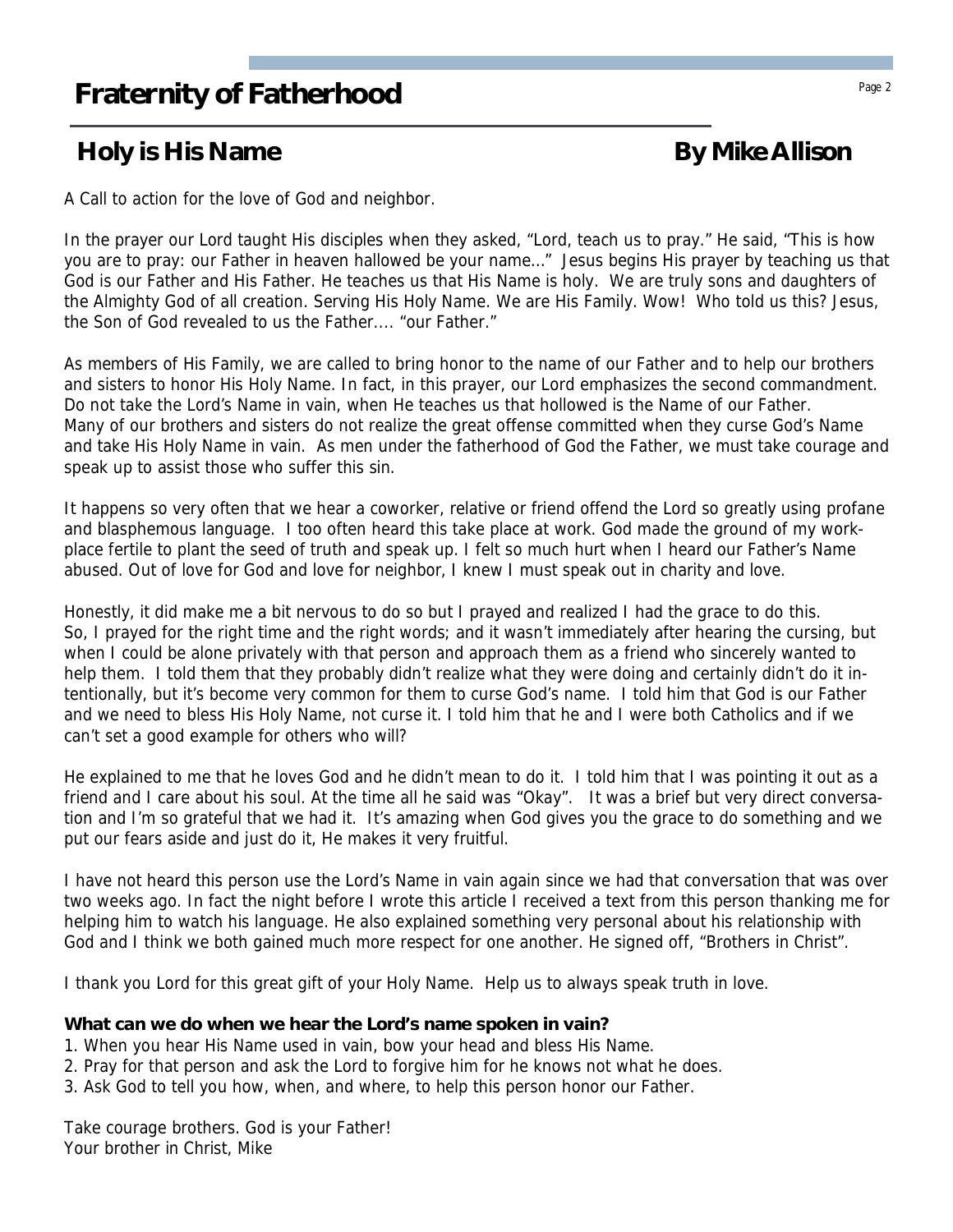**Portland, Oregon Men** ….Our Fraternity meets every second Saturday of the month at St. Mary's Cathedral for 7:30AM Mass followed by our breakfast meeting at the Kingston Grill. We conclude at 9:30AM.

Our group consists of single and married men. Right now we are studying the "Carry Your Family In Your Heart" Fatherhood Guidelines. Contact Brendan 503-358- 4963.

(mcvickerfamily@comcast.net)

**Come join us!**

### **A Fraternity for All Men**

The Fraternity of Fatherhood is for men of all ages. Our desire is to serve the Lord in all areas of our lives and to especially model our gift and responsibilities as fathers after the example of God the Father and His goodness. We support men; meeting them where they are. We engage in one-on-one friendships and provide opportunities for group activity, support and formation.

We entrust the Fatherhood Fraternity to the patronage of Saint Joseph.

#### **Our Mission**

To serve as men dedicated to the Lord in all aspects of our lives. To encourage and support men / fathers throughout the world in their gift and responsibilities as fathers. To encourage and support fathers "to respond" to their vocation, to protect and remain strong carrying their families in their hearts. Our desire is to be united to The Lord and fulfill our holy mission as fathers.

#### **What is it we hope to do?**

Bring men / fathers, closer to God by inviting them to learn their faith, challenging them to live their faith and encouraging them to love and share their faith. In addition, we invite those not married as this is a time to discern their vocation and calling in the Church.

As Fraternity of Fatherhood members, we are committed to grow and be formed spirituality, to support each other, to be active and supportive in our parishes. We are committed to learn who we are as Catholic men, to be discovered through our life experiences, prayer, studying Scripture and the documents of the Holy Roman Catholic Church, obedience to the Holy Roman Pontiff, our Roman Catholic Bishops and our parish Pastors. The formation of "Fatherhood" takes place in our hearts. Being a father means understanding that it is a call. When Fatherhood is received as a gift, it is accepted in humility and gratitude. Humility comes from the fact that we are weak. The pressures of the world are strong and flesh seems to have its way. Gratitude comes from the fact that the Lord is our Shepherd and He is with us always. With Him all things are possible.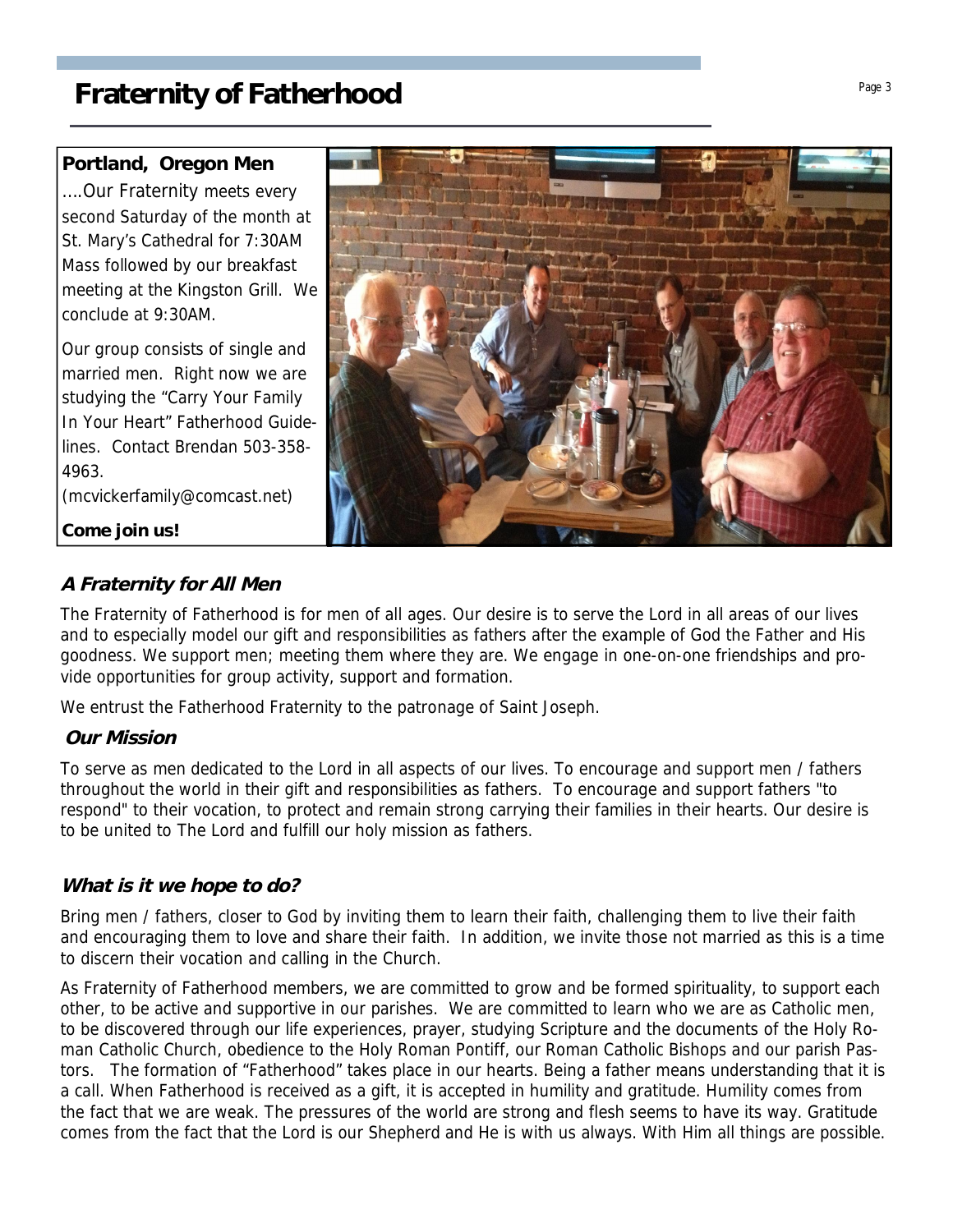• Time is a gift the Lord gives you. If you use every moment profitably he will give you more. God gives us sufficient graces every moment.

• Sanctify your day and night and offer every moment and every breath for the glory of God and salvation of souls.

• Start your time management in simplicity. Do not try to do everything all at once. It requires humility to be simple and also to continue making efforts even if you fail.

- List daily duties. Prioritize them. Realistically put them in order.
- Manage yourself well and be consistent.

• To manage yourself you must seek the Lord at all times and know His Word in your heart, mind and soul.

- Reading and reflecting on the Word of God must begin your day.
- Reading and reflecting on the Word of God must end each day.
- All things must begin and end with Jesus.

• Set up times. For example: 6:00 a.m. - wake up, rise from your bed, spend time with the Lord. Read Scripture, pray and listen to Him as He speaks to you.

• Spend a few moments planning your day. Try to keep a balance for work and for fun. If you have a full time job, during your break, refresh yourself; walk outside or sit down in a quiet place and listen to the Lord speak to you.

• Work on your plan of life, pray a rosary.

• Set time for exercise, a walk, a run or some kind of physical activity. Remember to ask the Lord to accompany you.

• Schedule time to relax, have some fun, laugh at something.

• Always plan your day to include a smile. A disciple who does not smile but only grumbles and complains will only disturb and turn away those who are lost and are seeking the Lord. They do not know how to ask for help, they do not know what they are searching for. If you welcome all with a smile, a kind look, a compassionate heart, then God will welcome you with a smile, a kind look and a compassionate heart. Whenever you did this for the least of My brethren, you did this for Me, says the Lord.

• Be humble and accept all who come to you. Never turn anyone away.

• Time management consists of a detailed itinerary; a schedule where you put into practice those things God has taught you and wants to continue teaching you. Remember, you must seek His will in all things. So that time is not wasted.

• Look to St. Joseph, to Our Lady, to the Lord and His Apostles. Seek their care and protection and ask for the divine grace of time management to come forth and to bestow upon you healing, order and purpose. All for the glory of God and the salvation of souls.

• Be respectful in all things and ask God for help.

• Remind yourself to live in eternity. If you need time for anything ask the Lord who created time and he will give you time in abundance!

# **Time Management** By: Fr. Santan Pinto SOLT

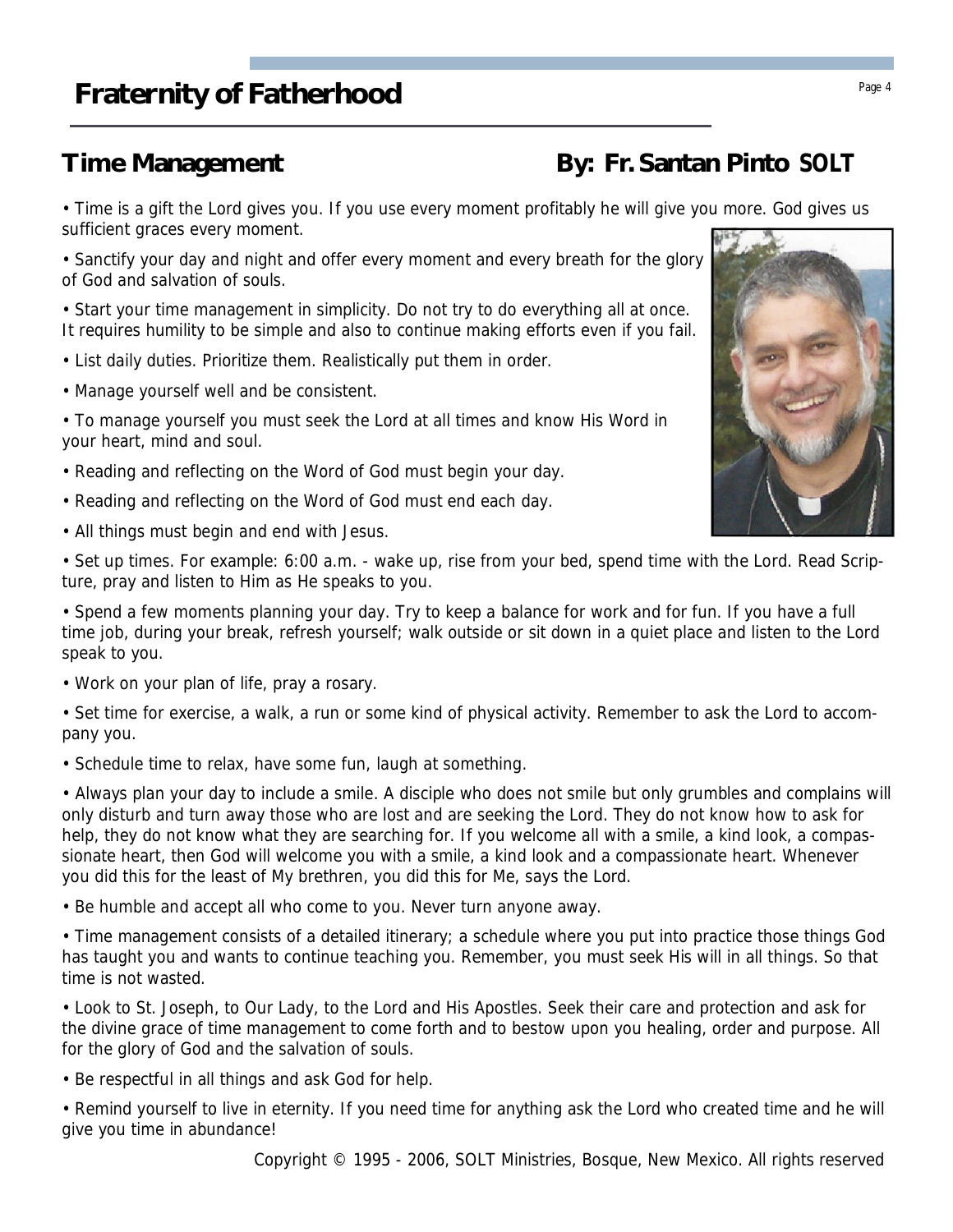## **Fraternity of Fatherhood—Group locations & Area Coordinators**

Fr. Pinto has encouraged us to grow and expand the Fraternity of Fatherhood all over the world. He has granted us his permission, his blessing and he guides us spiritually. It is with this confidence that we now move forward with humility, obedience and docile hearts. If you are interested in joining a Fraternity of Fatherhood group or if you would like to start a group in your city contact Ray Emnace, Mike Allison, Stacey Hill or Brendan McVicker.

| Arkansas           |                    |                    |                                     |                    |
|--------------------|--------------------|--------------------|-------------------------------------|--------------------|
| Steve Osborn       | $(501)$ 664-5379   | $(501) 529 - 5615$ | SteveO@oca-actuaries.com            | <b>Little Rock</b> |
| California         |                    |                    |                                     |                    |
| Ray Emnace         | $(661) 513 - 4216$ | $(213) 531 - 1999$ | raceman502@aol.com                  | Los Angeles        |
| Mike Allison       |                    | (916) 834-6226     | meallison5@gmail.com                | Citrus Heights     |
| Mississippi        |                    |                    |                                     |                    |
| Don Brewer         | $(662)$ 253-5146   | (901) 299-1989     | don@memphis2u.com                   | Olive Branch       |
| Nevada             |                    |                    |                                     |                    |
| <b>Stacey Hill</b> | $(775)$ 787-6275   | $(775)$ 762-5217   | djmstacey@sbcglobal.net             | Reno               |
| Oregon             |                    |                    |                                     |                    |
| Brendan McVicker   | (503) 657-0484     | $(503)$ 358-4963   | mcvickerfamily@comcast.net Portland |                    |
| Arizona            |                    |                    |                                     |                    |
| <b>Bill Booth</b>  | $(623)$ 398-8950   |                    | Bbooth512@centurylink.net Phoenix   |                    |
| Texas              |                    |                    |                                     |                    |
| Donald Lange       | $(210)$ 249-8858   |                    | dplange1990@gmail.com               | Dallas/Ft.Worth    |
| Matt Bawcum        |                    |                    | mattbawcum1@gmail.com               | Paris              |
| Frank Drobil       |                    |                    | frankdrobil@yahoo.com               | Paris              |
| Dustin Wall        |                    |                    | sd wall81@sbcglobal.net             | Paris              |
| Peter Kane         |                    |                    | pkane@dioceseoftyler.org            | <b>Tyler</b>       |
| Ty Jackson         |                    |                    | tynerjackson@icloud.com             | Tyler              |
|                    |                    |                    |                                     |                    |



**Fraternity Sacramento Men** …

**Meet every third Wednesday of the month. We meet at Denny's in**

**Orangevale at 7:30 pm.**

**Please contact Mike Allison**

**with any questions at**

**email address...**

**(meallison5@gmail.com)**

**Hope you can join!**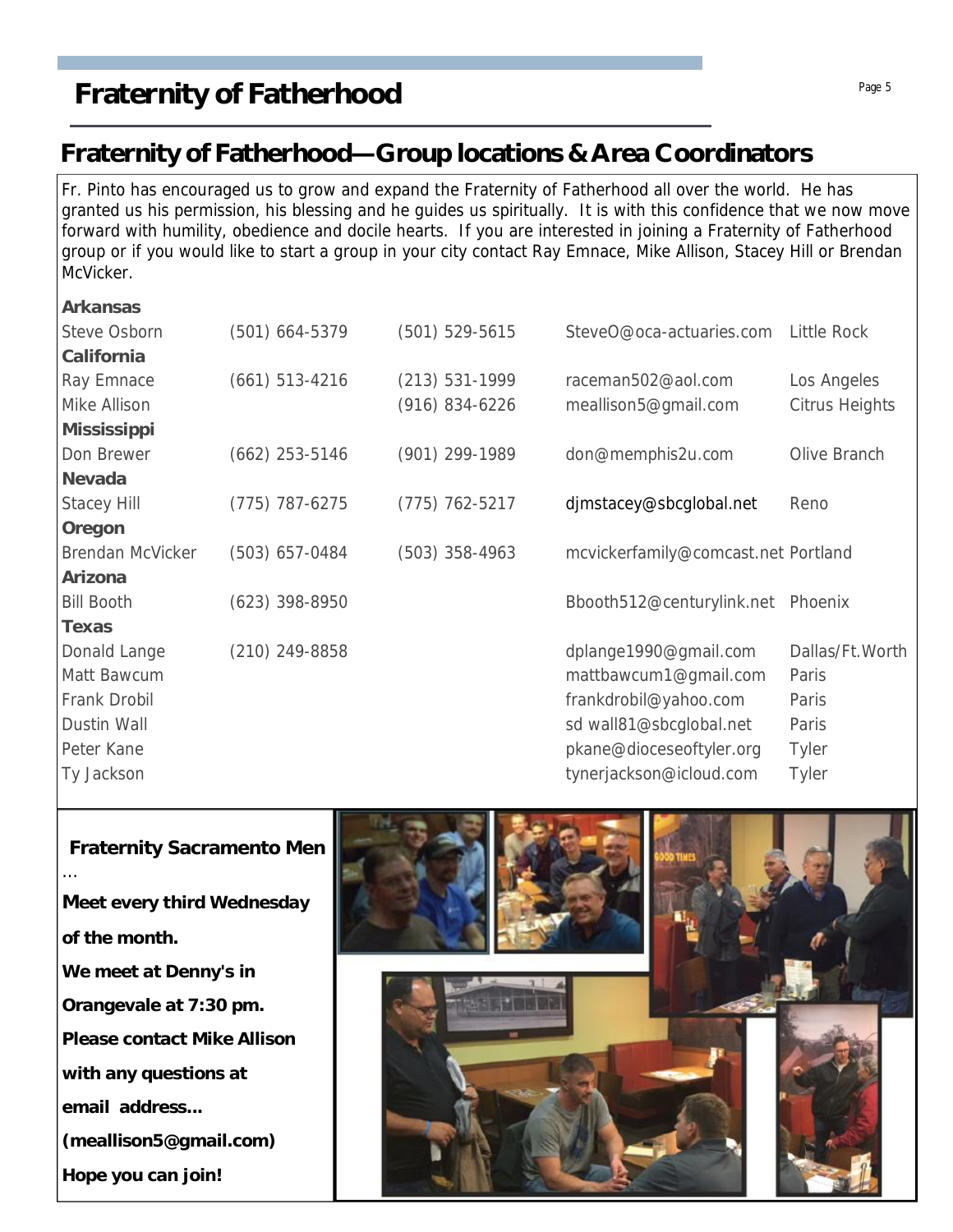## **Fraternity of Fatherhood** Page 6 **Page 6**

#### **CARRY YOUR FAMILY IN YOUR HEART - A CALL TO HOLINESS**

**A husband/father's guide to his vocation and spiritual direction. Each Newsletter focuses on one of the Guidelines or Areas of Growth from the "Carry Your Family In Your Heart" book. These guidelines to our Fatherhood Vocation & Spiritual Formation have been formatted based on the Fatherhood Retreat Guideline Teachings & under Spiritual Direction of Fr. Santan Pinto, S.O.L.T.**

#### **DEVOTED TO OUR BLESSED MOTHER**

In our growth and development as fathers, we need a lot of help. Mary is our help. Without her protection and guidance, we will be lost. Mary is the surest, safest and simplest way to her Son. At the foot of the cross, our Lord, in giving Mary to beloved St. John, Jesus gave us His mother as well. We cannot go wrong under her guidance and protection.

Our Lady said "Yes." She said yes for all of us, for the entire human race. As fathers, we need to echo that yes for our own lives. In saying yes, we are saying that we will surrender what we are, our humanity, our fatherhood to the Holy Spirit and allow Christ to shape us, fill us, teach us. This surrender requires absolute trust just like Our Lady's surrender. It was without condition and without reservation.

Mary has given us two great gifts and both are great weapons against Satan - the Rosary and the Brown Scapular - a powerful devotion and sacramental endorsed by our Church. While holding the rosary in our hand, it is the same as holding our Blessed Mother's hand. Our Lady says to wear the scapular devoutly and perseveringly. "It is my garment. To be clothed in it means you are continually thinking of me, and I in turn, am always thinking of you and helping you secure eternal life."

Mary's devotion is to lead us to her Son. She leads us to her Son in the Eucharist. Every second of the day, somewhere in the world a priest is lifting the host. In the same way that the Word of God nourishes, so does the Eucharist. In the Eucharist we witness heaven and earth come together.

As fathers we should offer our families protection and guidance to Mary. As St. John Damascene says, "To be devoted to Mary is an arm of salvation which God gives to those whom He wishes to save."

#### **Grandfathers**

Most Blessed Woman of all time

Luke 1:48: for he has regarded the low estate of his handmaiden. For behold, henceforth all generations will call me blessed;

#### Mary's role in intercession with Jesus

John 2:3-5: When the wine failed, the mother of Jesus said to him, "They have no wine." And Jesus said to her, "O woman, what have you to do with me? My hour has not yet come." His mother said to the servants, "Do whatever he tells you.

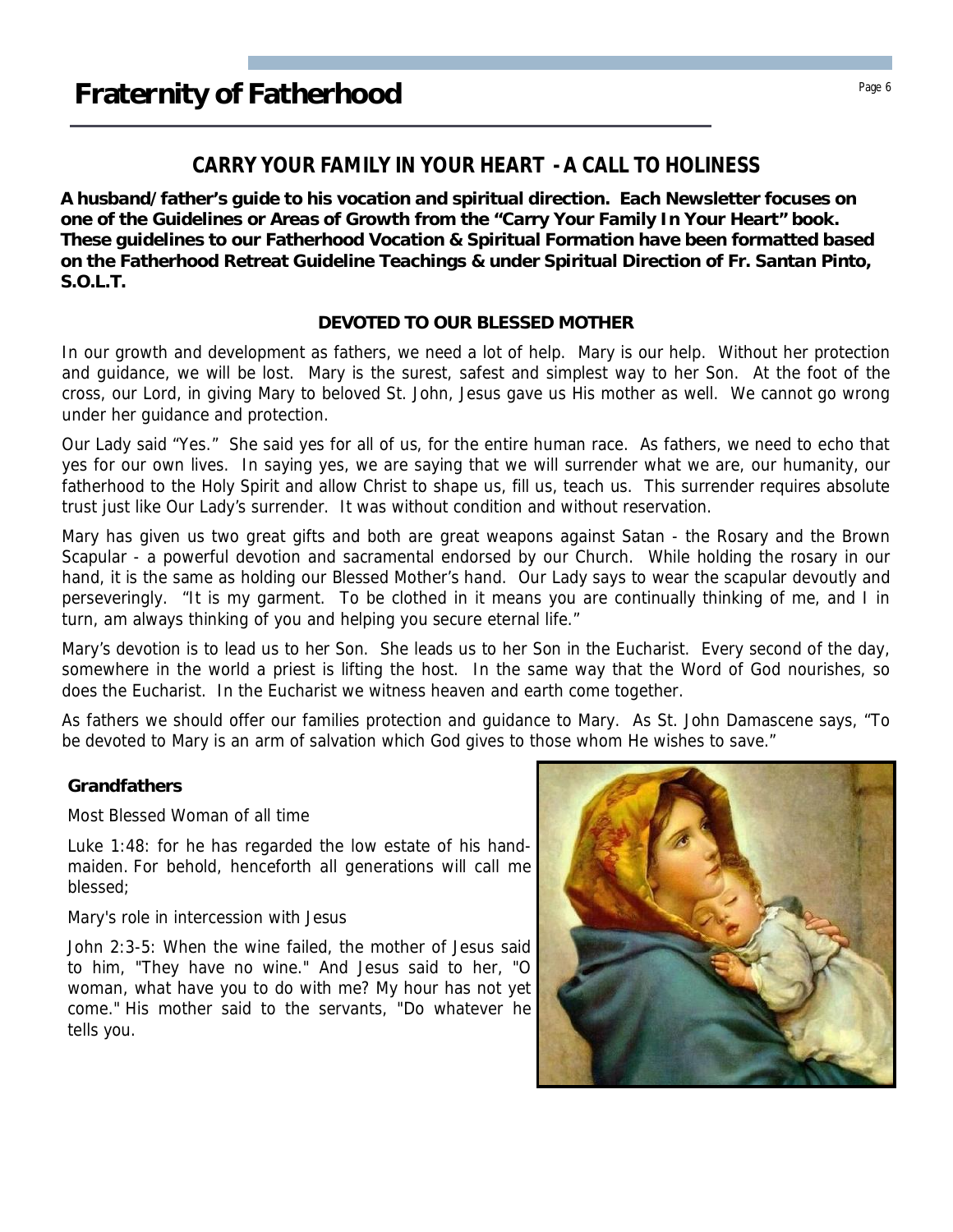### An Advent Project 2017 **By: Vatican Radio**

#### **Life messages: An Advent project of being alert and watchful in the spirit**

**of today's Gospel.** Every morning when we get up, let us pray, "Lord, show me someone today with whom I may share your love, mercy and forgiveness." Mother Teresa of Calcutta once said, "Whatever you do in your family, for your children, for your husband, for your wife, you do for Jesus." Every night when we go to bed, let us ask ourselves, "Where have I found Christ today?" The answer will be God's Advent gift to us that day. By being alert and watchful we will receive an extra gift: Christ himself. Let us remember the saying of St. Thomas Aquinas: "Without God, I can't. Without me, He won't."

## **Advent I Sunday - Dec 3, 2017**





 Men, Give yourself a gift this Christmas!

**RECONCILLA** 

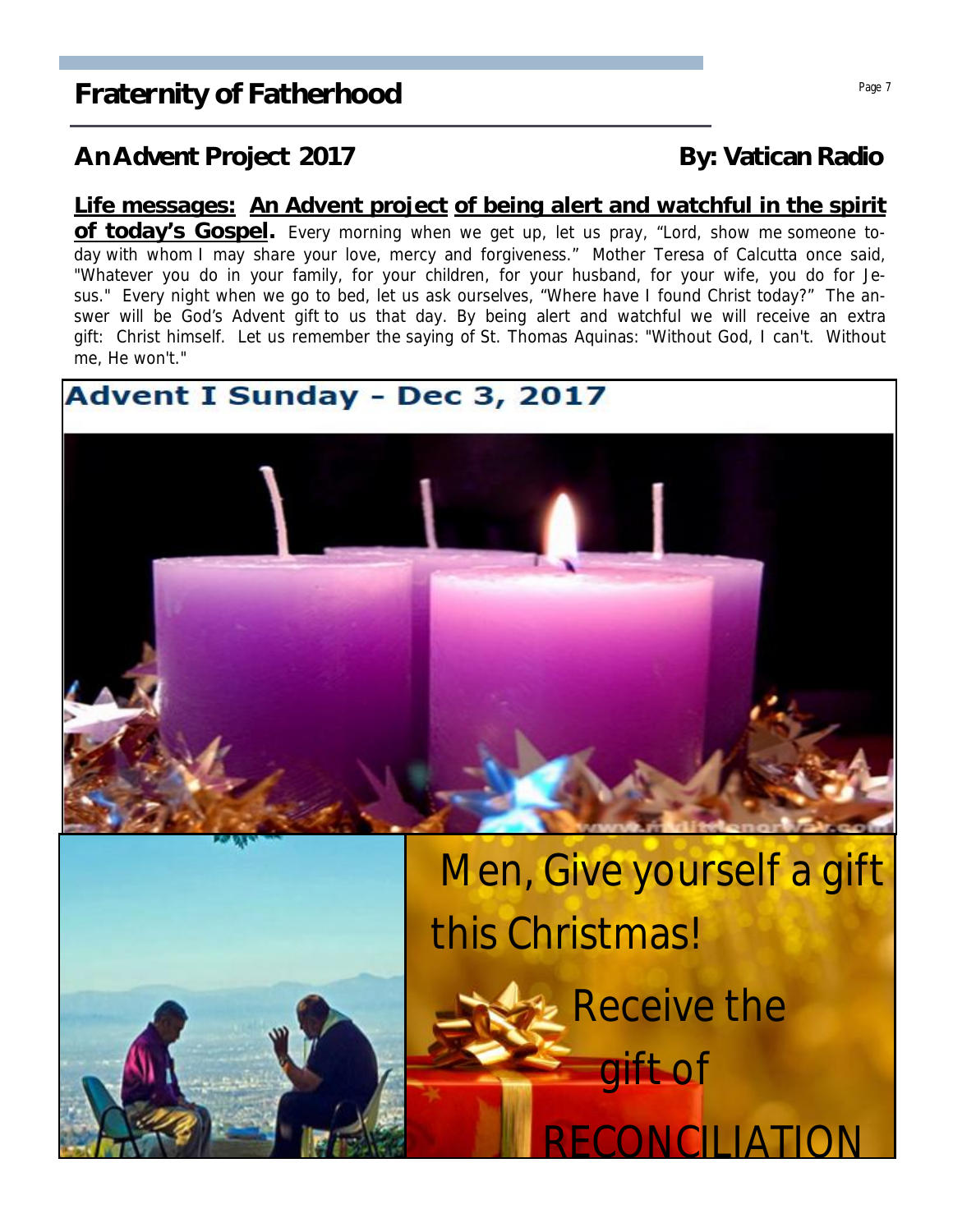### **Saints Corner**

# St. Nicholas: An Advent Saint

The true story of Santa Claus begins with Nicholas, who was born during the third century in the village of Patara. At the time the area was Greek and is now on the southern coast of Turkey. His wealthy parents, who raised him to be a devout Christian, died in an epidemic while Nicholas was still young. Obeying Jesus' words to "sell what you own and give the money to the poor," Nicholas used his whole inheritance to assist the needy, the sick, and the suffering. He dedicated his life to serving God and was

made Bishop of Myra while still a young man. Bishop Nicholas became known throughout the land for his generosity to those in need, his love for children, and his concern for sailors and ships.



ADVENT is the time when Christians prepare to greet Christ—who came as a babe in a manger, who comes into our lives each day, and who will come again at the end of time. Advent is the time when people of faith are most at odds with the culture. The church calls people to focus on getting ready to receive Christ preparing hearts and lives to make room for Jesus, to live as he would have us live. It is a time of longing, not fulfillment. Quiet reflection, not celebration. The culture, however, is already in a time of festivity, unable or unwilling, to wait and contemplate and prepare for the real festival. It is not easy to observe Advent without being pulled prematurely into Christmas.

How does St. Nicholas fit into all of this? He is an Advent saint because his December 6th feast day always falls in early Advent (Advent begins four Sundays before Christmas between November 27 and December 3). However, Nicholas is a good Advent saint for more important reasons than the date of his special day. Whatever he did, and it is said that he did many kinds of amazing things, may not be as important as the way he



did it. Nicholas became so popular because he was a faithful follower of Jesus Christ. His life clearly reflected the way each one of us is called to show God's love to others, especially those in need.

Celebrating St. Nicholas on his day in Advent brings a bit of fun and festivity into homes, churches, and schools. His small treats and surprises help keep the spirit of good St. Nicholas, especially when stories of his goodness and kind deeds are told and ways to express his care for those in need are sought. Saint Nicholas helps us remember Christmas is a feast of love, hope, kindness and generosity. Yes, Nicholas is a good Advent saint.

**The St. Nicholas Center**